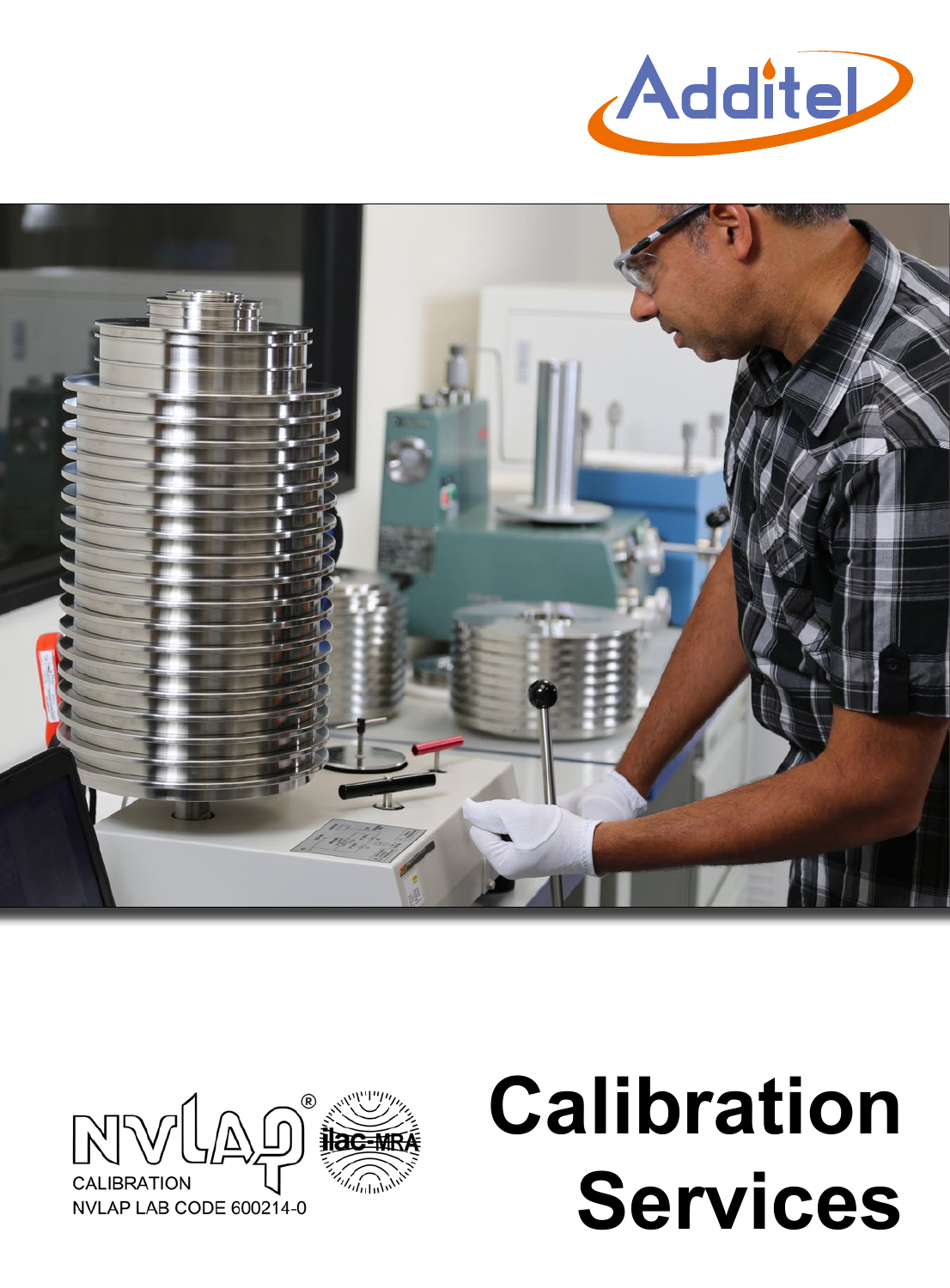



# **ADDITEL CORPORATION**

Additel Corporation is one of the leading worldwide providers of process calibration tools. We are dedicated to designing, manufacturing, and delivering the highest quality handheld test tools and portable calibrators for process and calibration industries.

Product quality and customer service along with innovative engineering have been our top priorities and will continue to be our guiding principles going forward. We are committed to customer satisfaction through quality products, competitive pricing, unmatched services/technical support and continued introduction of new and innovative products.

**Phone: 714-998-6899 Fax: 714-998-6999 Email: sales@additel.com**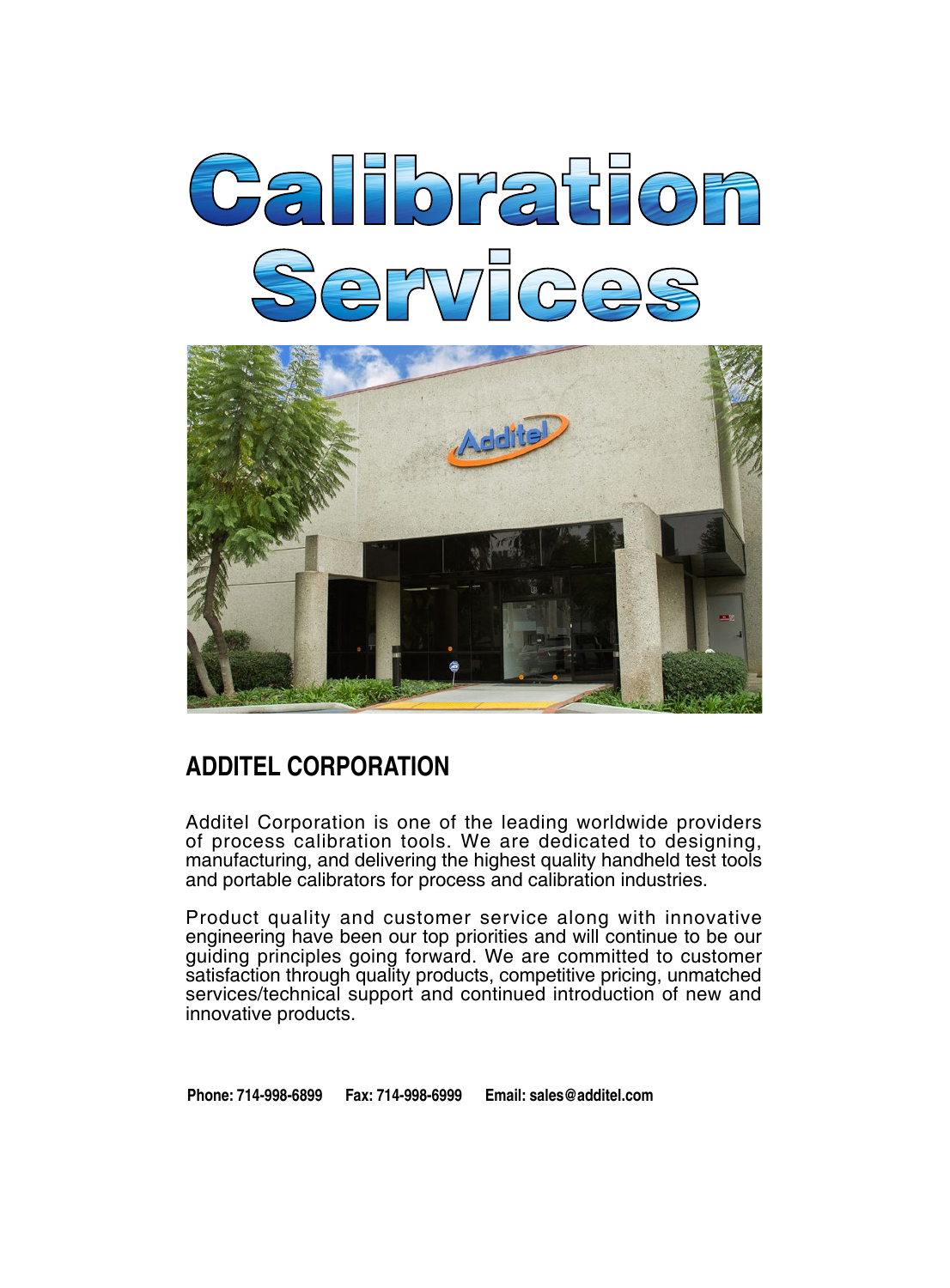

 $\bullet$ 

# **Our Service Philosophy**

Additel Corporation was founded with a strong belief in providing the best possible customer service. Taking great pride in everything we do is second nature in our company culture. Calibration services are no exception. We work hard every day to uphold the integrity of our laboratory standards by closely adhering to our robust internal processes and procedures while working with our third-party accrediting body. Our customers have the utmost confidence in our **NVLAP accredited laboratory (Lab Code 600214-0) in Brea, CA USA.** 

#### **Calibration Services**

Additel offers calibration services for the entire Additel product line. Our laboratory uses primary-level piston gauge systems and high-performance controllers to provide you with low uncertainties and high confidence in the calibration of your devices.

- **Drywells (Including Process Capable Units)**
- **Gauges**
- **Modules**
- **Pressure Calibrators**
- **Pressure Controllers**
- **Loop Calibrators**

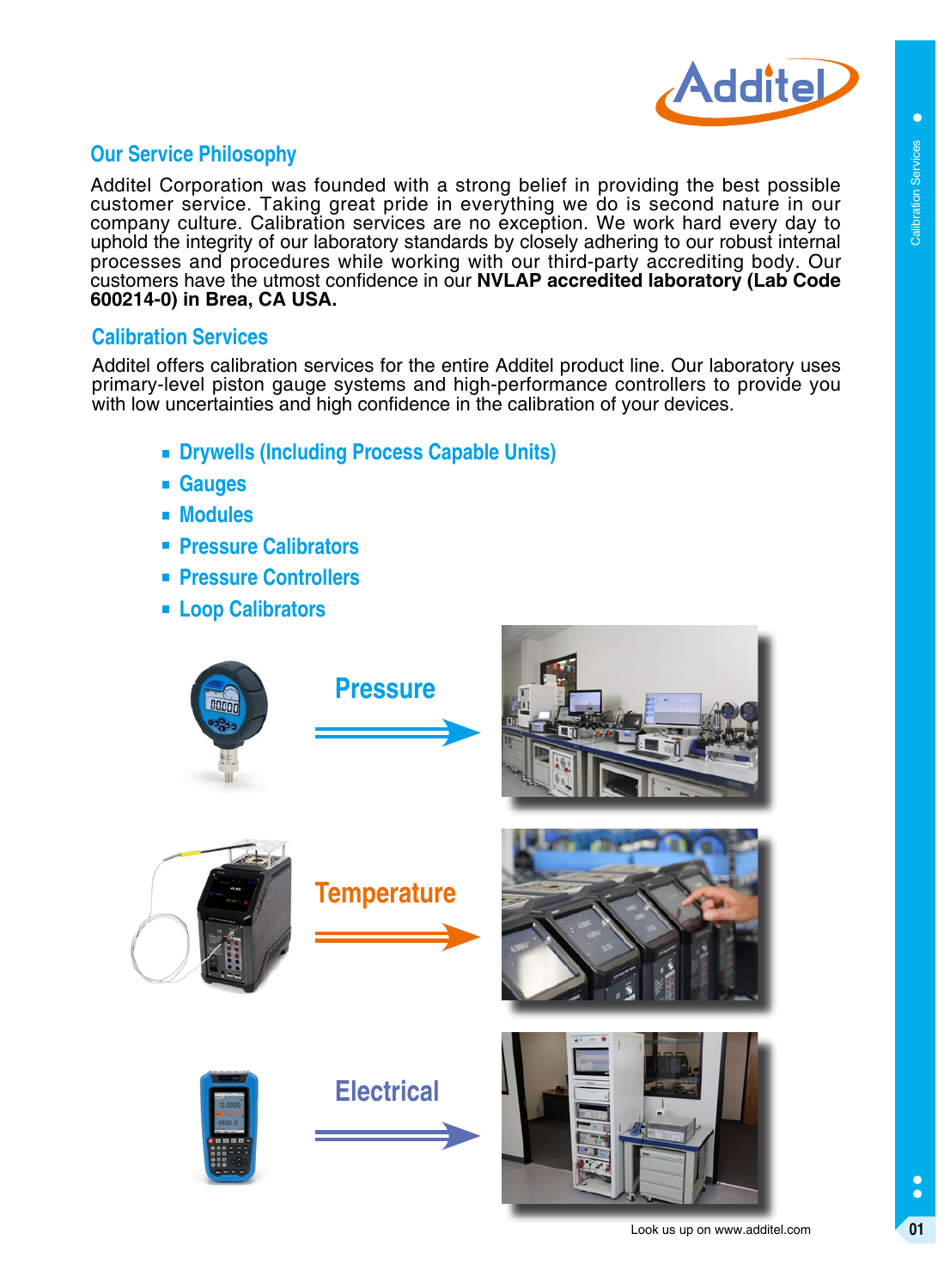

# **Calibration Scope**

#### **Pressure**

| <b>Measured Parameter or Device Calibrated</b> | Range               | <b>Expanded Uncertainty</b> |  |
|------------------------------------------------|---------------------|-----------------------------|--|
|                                                | 5 kPa to 360 kPa    | $0.0009 \% + 1.02$ Pa       |  |
| Absolute Pressure Source - Pneumatic           | 100 kPa to 7200 kPa | $0.0017 \% + 6.58$ Pa       |  |
|                                                | 2 MPa to 72 MPa     | 37 ppm + 164 Pa             |  |
|                                                | 0 Pa to 750 Pa      | $0.095$ Pa                  |  |
|                                                | >750 Pa to 7500 Pa  | 0.085 Pa                    |  |
| Gauge Pressure Source - Pneumatic              | 5 kPa to 360 kPa    | $0.0007 \% + 1.01$ Pa       |  |
|                                                | 100 kPa to 7200 kPa | $0.002 \% + 6.7$ Pa         |  |
|                                                | 2 MPa to 72 MPa     | $0.0037 \% + 164$ Pa        |  |
| Gauge Pressure Source - Differential           | -95 kPa to 10 kPa   | $0.013 \% + 2.9$ Pa         |  |
|                                                | 7 MPa to 275 MPa    | $0.0026 \%$ + 7660 Pa       |  |
| Gauge Pressure Source - Hydraulic              | 7 MPa to 20 MPa     | 3.100 kPa                   |  |
|                                                | >20 MPa to 415 MPa  | 0.017%                      |  |



# **Temperature**

| <b>Measured Parameter or Device Calibrated</b> | Range                    | <b>Expanded Uncertainty</b>             |
|------------------------------------------------|--------------------------|-----------------------------------------|
|                                                | 5 kPa to 360 kPa         | $0.0009 % + 1.02 Pa$                    |
| Absolute Pressure Source - Pneumatic           | 100 kPa to 7200 kPa      | $0.0017 % + 6.58 Pa$                    |
|                                                | 2 MPa to 72 MPa          | 37 ppm + 164 Pa                         |
|                                                | 0 Pa to 750 Pa           | 0.095 Pa                                |
|                                                | >750 Pa to 7500 Pa       | 0.085 Pa                                |
| Gauge Pressure Source - Pneumatic              | 5 kPa to 360 kPa         | $0.0007 % + 1.01 Pa$                    |
|                                                | 100 kPa to 7200 kPa      | $0.002 \% + 6.7$ Pa                     |
|                                                | 2 MPa to 72 MPa          | $0.0037 \% + 164$ Pa                    |
| Gauge Pressure Source - Differential           | -95 kPa to 10 kPa        | $0.013 % + 2.9 Pa$                      |
|                                                | 7 MPa to 275 MPa         | 0.0026 %+ 7660 Pa                       |
| Gauge Pressure Source - Hydraulic              | 7 MPa to 20 MPa          | 3.100 kPa                               |
|                                                | >20 MPa to 415 MPa       | 0.017%                                  |
|                                                |                          |                                         |
|                                                |                          |                                         |
| <b>Measured Parameter or Device Calibrated</b> |                          |                                         |
| <b>Temperature</b>                             | Range<br>-40 °C to 0 °C. | <b>Expanded Uncertainty</b><br>0.016 °C |
|                                                | >0 °C to 50 °C           | $0.011$ °C                              |
|                                                | >50 °C to 155 °C         | 0.010 °C                                |
| <b>Drywell Calibrators</b>                     | >155 °C to 300 °C        | $0.019$ °C                              |
|                                                | >300 °C to 450 °C        | $0.034$ °C                              |
|                                                | >450 °C to 550 °C        | 0.053 °C                                |
|                                                | >550 °C to 660 °C        | $0.060$ °C                              |
|                                                | -180 °C to 0 °C          | $0.039$ °C                              |
| <b>RTD Simulation - Measure</b>                | >0 °C to 800 °C          | 0.240 °C                                |
|                                                | -200 °C to 0 °C          | 0.123 °C                                |
| Thermocouple Simulation - Generate and Measure | $> 0 °C$ to 660 $°C$     | 0.078 °C                                |
| Type K                                         | > 660 °C to 1300 °C      | 0.100 °C                                |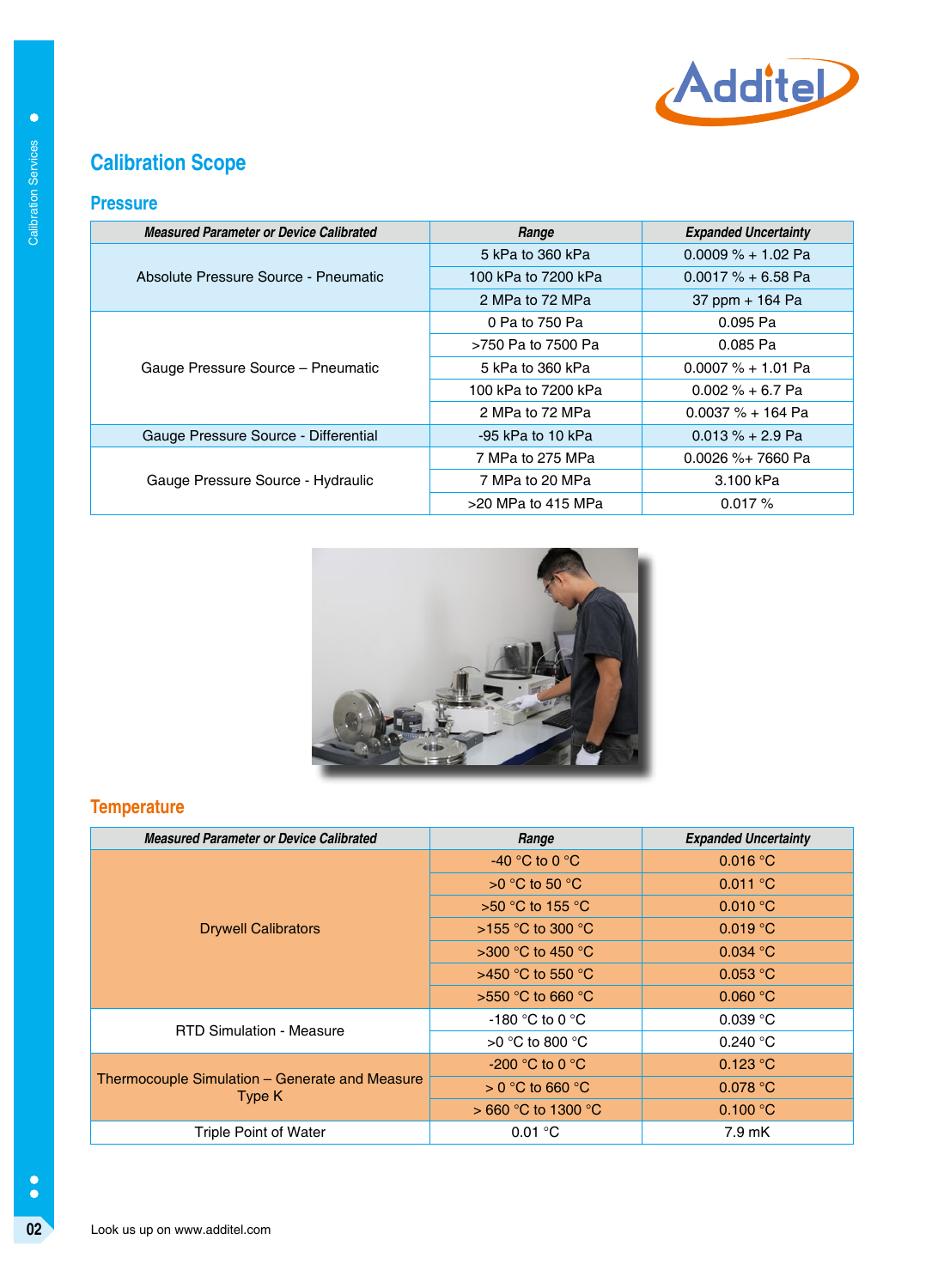

# **Calibration Scope**

# **Electrical Measurement**

| <b>Measured Parameter or Device Calibrated</b>   | Range                            | <b>Expanded Uncertainty</b>               |
|--------------------------------------------------|----------------------------------|-------------------------------------------|
|                                                  | $1 \Omega$                       | 0.016 °C                                  |
|                                                  | $1.9 \Omega$                     | $0.011$ °C                                |
|                                                  | 10 $\Omega$                      | 0.010 °C                                  |
|                                                  | 19 $\Omega$                      | $0.019$ °C                                |
| DC Resistance - Generate, Fixed Instrument Based | $100 \Omega$                     | $0.034$ °C                                |
|                                                  | 190 $\Omega$                     | $0.053$ °C                                |
|                                                  | 1 $k\Omega$                      | 0.060 °C                                  |
|                                                  | $1.9 k\Omega$                    | 0.039 °C                                  |
|                                                  | 10 $\Omega$ , 400 $\Omega$ Range | 12 $m\Omega$                              |
|                                                  | 100 $Ω$ , 400 $Ω$ Range          | 12 $m\Omega$                              |
| DC Resistance - Generate, Variable Instrument    | 400 $Ω$ , 400 $Ω$ Range          | 10 m $\Omega$                             |
| Based                                            | 10 $\Omega$ , 4k $\Omega$ Range  | 230 $m\Omega$                             |
|                                                  | 100 $\Omega$ , 4k $\Omega$ Range | 230 $m\Omega$                             |
|                                                  | 400 $\Omega$ , 4k $\Omega$ Range | 231 $m\Omega$                             |
|                                                  | 0 $\Omega$ to 10 $\Omega$        | 11.57 $\mu\Omega/\Omega$ + 50 $\mu\Omega$ |
| DC Resistance - Measure                          | $>10 \Omega$ to 100 $\Omega$     | 9.2 $\mu\Omega/\Omega$ + 500 $\mu\Omega$  |
|                                                  | >100 Ω to 1 kΩ                   | $8.6 \mu\Omega/\Omega + 500 \mu\Omega$    |
|                                                  | $>1k \Omega$ to 10 k $\Omega$    | 6.86 $\mu\Omega/\Omega$ + 5 m $\Omega$    |
|                                                  | 0 mA to 220 µA                   | 40.46 $\mu$ A/A + 6 nA                    |
|                                                  | > 220 µA to 2.2 mA               | $45.20 \mu A/A + 7 nA$                    |
| DC Current - Generate                            | > 2.2 mA to 22 mA                | 45.20 µA/A +40 nA                         |
|                                                  | > 22 mA to 220 mA                | 44.16 µA/A + 0.7 µA                       |
|                                                  | > 220 mA to 2.2 A                | 93.04 µA/A + 12 µA                        |
|                                                  | 0 to 100 $\mu$ A                 | $23.77 \mu A/A + 2.1 nA$                  |
|                                                  | > 100 µA to 1.0 mA               | $21.53 \mu A/A + 6 nA$                    |
| DC Current - Measure                             | $> 1.0$ mA to 10 mA              | $21.54 \mu A/A + 60 \n A$                 |
|                                                  | > 10 mA to 100 mA                | 26.33 µA/A + 0.6 µA                       |
|                                                  | > 100 mA to 1 A                  | 86.75 µA/A + 12 µA                        |
|                                                  | 0 mV to 220 mV                   | $9.19 \mu V/V + 0.4 \mu V$                |
|                                                  | >220 mV to 2.2 V                 | $5.25 \mu V/V + 0.7 \mu V$                |
| DC Voltage - Generate                            | >2.2 V to 11 V                   | $3.47 \mu V/V + 2.5 \mu V$                |
|                                                  | >11 V to 22 V                    | $3.47 \mu V/V + 4 \mu V$                  |
|                                                  | >22V to 220 V                    | 4.92 $\mu$ V/V + 40 $\mu$ V               |
|                                                  | >220 to 1100 V                   | 6.38 $\mu$ V/V + 400 $\mu$ V              |
|                                                  | 0 mV to 100 mV                   | 7.9 $\mu$ V/V + 0.4 $\mu$ V               |
|                                                  | >100 mV to 1 V                   | $3.9 \mu V/V + 0.4 \mu V$                 |
| DC Voltage - Measure                             | >1 V to 10 V                     | $3.83 \mu V/V + 0.6 \mu V$                |
|                                                  | >10 V to 100 V                   | 24.85 µV/V + 40 µV                        |
|                                                  | >100V to 1000 V                  | 14.63 $\mu$ V/V + 110 $\mu$ V             |
| Frequency - Generate                             | >100 Hz to 50 kHz                | $1 uHz/Hz + 2 nHz$                        |
| Frequency - Measure                              | >100 Hz to 50 kHz                | $1 uHz/Hz + 2 nHz$                        |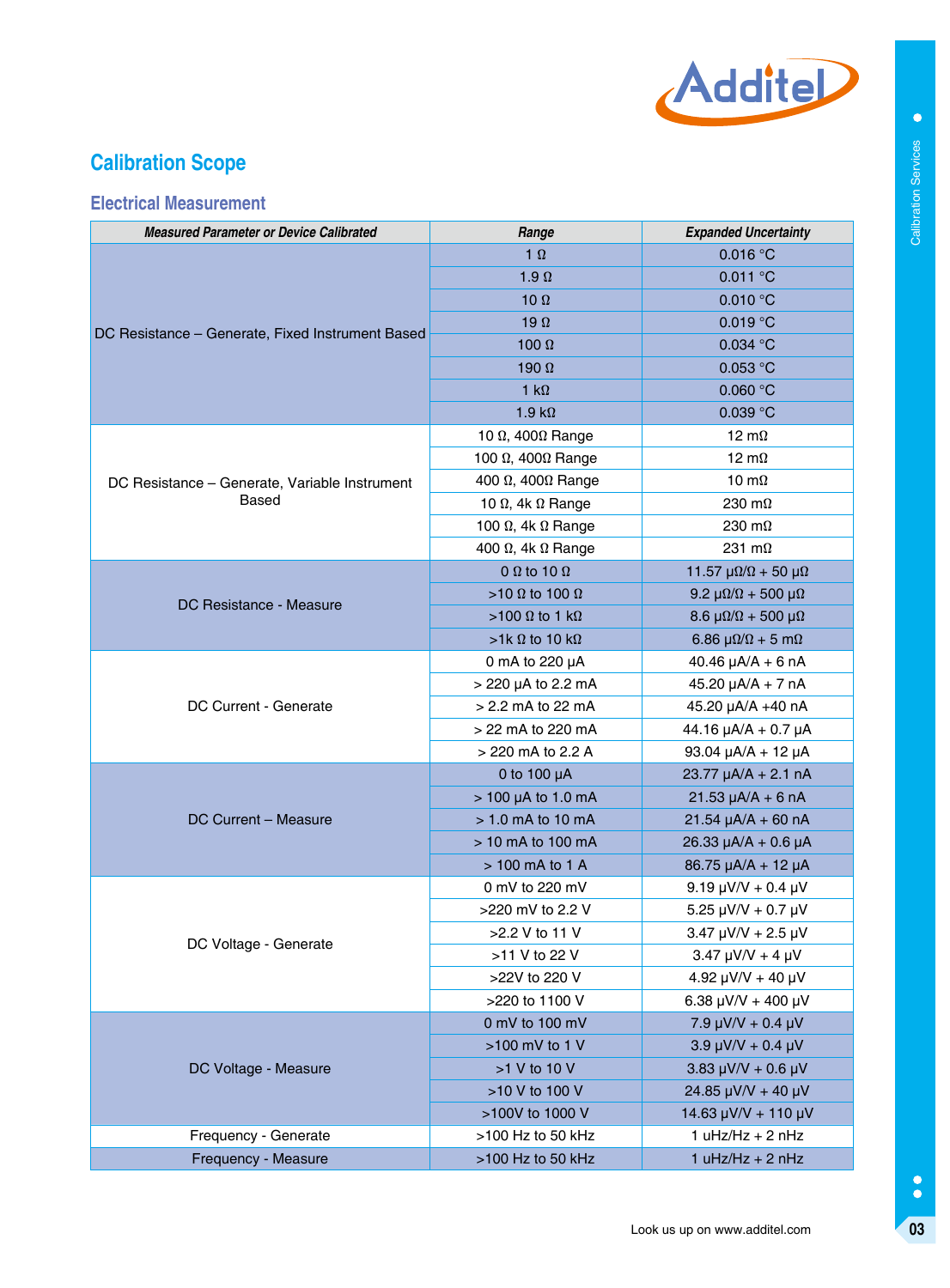# **Sample Certificate**



| AdditeL |  |
|---------|--|

# **Certificate of Calibration**



| Additel                                     |                           |                                                                                                                      |                     |                                              |                                                       |                     |
|---------------------------------------------|---------------------------|----------------------------------------------------------------------------------------------------------------------|---------------------|----------------------------------------------|-------------------------------------------------------|---------------------|
|                                             |                           | <b>Certificate of Calibration</b>                                                                                    |                     |                                              | NVLAP LAB CODE 600214-0                               |                     |
| Model:                                      |                           | ADT681-05-GP1K-BAR-N                                                                                                 |                     | <b>Report Number:</b>                        |                                                       | N19011013           |
| <b>Description:</b>                         | Additel 681               |                                                                                                                      |                     | <b>Calibration Date:</b>                     |                                                       | 1/10/2019           |
| <b>Serial Number:</b>                       | 211H18160048              |                                                                                                                      |                     | <b>Due Date:</b>                             |                                                       | 1/9/2020            |
| <b>Pressure Range:</b>                      | $(0 to 70)$ bar           |                                                                                                                      |                     | Temperature:                                 |                                                       | $21.8$ °C<br>41% RH |
| Accuracy(%FS):<br>Status:                   | $0.05\%$ FS<br><b>New</b> |                                                                                                                      |                     | <b>Humidity:</b><br><b>Certificate Date:</b> |                                                       | 1/10/2019           |
| Procedure:                                  |                           | ADT681;Lab3.0;ADT681V03.07                                                                                           |                     | Data Type:                                   |                                                       | As-Left             |
|                                             |                           |                                                                                                                      |                     | <b>Data Results:</b>                         |                                                       | In Tolerance        |
| <b>Customer:</b>                            |                           |                                                                                                                      |                     | <b>Location of Calibration:</b>              |                                                       |                     |
|                                             |                           |                                                                                                                      |                     | <b>Additel Corporation</b>                   |                                                       |                     |
|                                             |                           |                                                                                                                      |                     | 2900 Saturn Street #B                        |                                                       |                     |
|                                             |                           |                                                                                                                      |                     | <b>Brea CA 92821</b>                         |                                                       |                     |
|                                             |                           |                                                                                                                      |                     | <b>United States</b>                         |                                                       |                     |
|                                             |                           | Reference Standards used in this calibration are traceable to the SI Units through National Institute of Standards   |                     |                                              |                                                       |                     |
|                                             |                           | and Technology (NIST) or other recognized National Metrology Institutes (NMI's). This calibration is compliant to    |                     |                                              |                                                       |                     |
|                                             |                           | ISO/IEC 17025:2017 and ANSI/NCSL Z540-1:R2002.                                                                       |                     |                                              |                                                       |                     |
|                                             |                           | By default, Additel reports the measurement result and its associated measurement uncertainty. When the              |                     |                                              |                                                       |                     |
|                                             |                           | measurement result is outside Additel's published specifications, it is indicated by a fail condition without taking |                     |                                              |                                                       |                     |
|                                             |                           | the associated measurement uncertainty into consideration. Alternatively, if a compliance decision is desired        |                     |                                              |                                                       |                     |
|                                             |                           | taking the measurement uncertainty into account, Additel utilizes the ANSI Z540.3 Handbook Method 6 to make          |                     |                                              |                                                       |                     |
| statements of conformity to specifications. |                           |                                                                                                                      |                     |                                              |                                                       |                     |
|                                             |                           |                                                                                                                      |                     |                                              |                                                       |                     |
|                                             |                           | The results on this calibration report apply only to the item (s) calibrated or tested. Uncertainties of the         |                     |                                              |                                                       |                     |
|                                             |                           | measurements are based upon a coverage factor of k=2 providing an approximate 95% confidence level. The              |                     |                                              |                                                       |                     |
|                                             |                           |                                                                                                                      |                     |                                              |                                                       |                     |
|                                             |                           | recommended calibration due date is included in the report only if it is specified by the customer.                  |                     |                                              |                                                       |                     |
|                                             |                           |                                                                                                                      |                     |                                              |                                                       |                     |
|                                             |                           | This report shall not be used by the customer to claim product certification, approval, or endorsement by NVLAP,     |                     |                                              |                                                       |                     |
|                                             |                           | NIST, or any agency of the U.S. government. This report shall not be reproduced, except in full without written      |                     |                                              |                                                       |                     |
| approval of Additel Corporation.            |                           |                                                                                                                      |                     |                                              |                                                       |                     |
|                                             |                           |                                                                                                                      |                     |                                              |                                                       |                     |
| <b>Standards Used</b>                       |                           |                                                                                                                      |                     |                                              |                                                       |                     |
| <b>Model</b>                                |                           | Description                                                                                                          |                     | <b>Serial Number</b>                         | <b>Cal Date</b>                                       |                     |
| ADT160A-AP1KR-MPA-M                         |                           | <b>Additel Quartz Pressure Module</b>                                                                                |                     | 005180B0012                                  | 10/18/2018 1/18/2019                                  |                     |
| ADT780-3K                                   |                           | <b>Additel Pressure Controller</b>                                                                                   |                     | 82215020007                                  | 12/13/2018 6/13/2019                                  |                     |
|                                             |                           |                                                                                                                      |                     |                                              |                                                       |                     |
|                                             |                           |                                                                                                                      |                     |                                              |                                                       |                     |
|                                             |                           |                                                                                                                      |                     |                                              |                                                       |                     |
|                                             |                           |                                                                                                                      |                     |                                              |                                                       |                     |
| <b>Comments:</b>                            |                           |                                                                                                                      |                     |                                              |                                                       |                     |
|                                             |                           |                                                                                                                      |                     |                                              | Performed By: $\frac{\sqrt{2\pi}}{\text{Alvin Wong}}$ |                     |
|                                             |                           |                                                                                                                      |                     |                                              |                                                       |                     |
|                                             |                           |                                                                                                                      |                     |                                              |                                                       |                     |
|                                             |                           |                                                                                                                      | <b>Approved By:</b> |                                              | Eric Chavier                                          |                     |
|                                             |                           |                                                                                                                      |                     |                                              |                                                       | <b>Due Date</b>     |
|                                             |                           | Page 1 to 2                                                                                                          |                     |                                              |                                                       |                     |
|                                             |                           |                                                                                                                      |                     |                                              |                                                       |                     |

| <b>Standards Used</b> |                                       |                      |                             |
|-----------------------|---------------------------------------|----------------------|-----------------------------|
| Model                 | <b>Description</b>                    | <b>Serial Number</b> | <b>Cal Date</b><br>Due Date |
| ADT160A-AP1KR-MPA-M   | <b>Additel Ouartz Pressure Module</b> | 005180B0012          | 10/18/2018 1/18/2019        |
| ADT780-3K             | Additel Pressure Controller           | 82215020007          | 12/13/2018 6/13/2019        |

Alvin Wong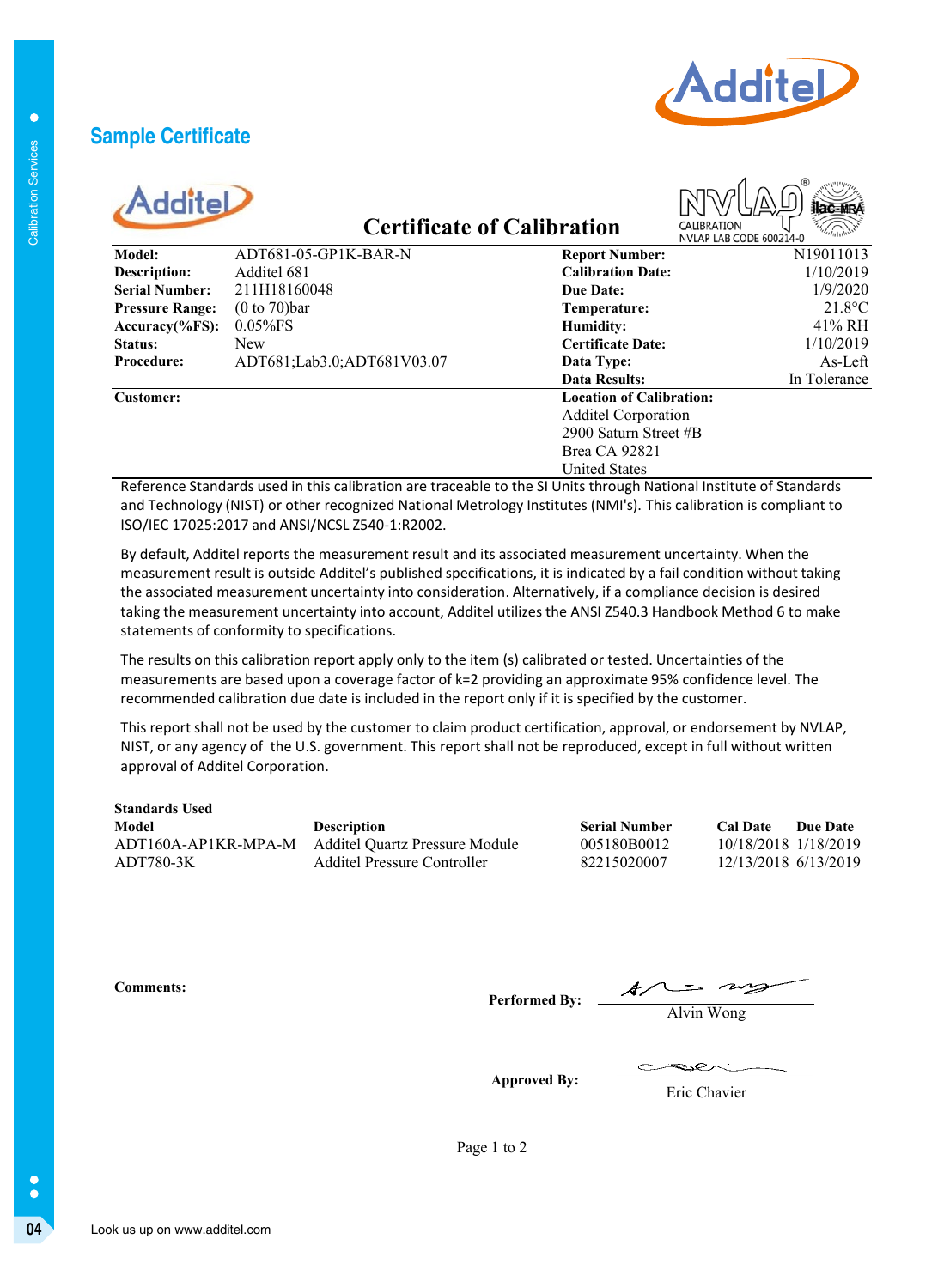

# **Sample Certificate Continued**

**N19011013 Report Number:**

#### **Test Results**

| TestPoint | Reference | <b>DUT</b> | <b>Difference</b> | Specification | Uncertainty | Condition |
|-----------|-----------|------------|-------------------|---------------|-------------|-----------|
| bar       | bar       | bar        | bar               | bar           | bar         |           |
| 0.000     | 0.0000    | 0.000      | $-0.0002$         | $\pm 0.0350$  | 1.8E-03     | pass      |
| 17.500    | 17.5001   | 17.498     | $-0.0017$         | $\pm 0.0350$  | 1.8E-03     | pass      |
| 35.000    | 35.0000   | 34.997     | $-0.0026$         | $\pm 0.0350$  | 3.0E-03     | pass      |
| 52.500    | 52.5000   | 52.496     | $-0.0039$         | $\pm 0.0350$  | 4.5E-03     | pass      |
| 70.000    | 70.0000   | 69.995     | $-0.0045$         | $\pm 0.0350$  | 5.9E-03     | pass      |
| 52.500    | 52.4999   | 52.496     | $-0.0039$         | $\pm 0.0350$  | 4.5E-03     | pass      |
| 35.000    | 35.0000   | 34.999     | $-0.0015$         | $\pm 0.0350$  | 3.0E-03     | pass      |
| 17.500    | 17.4999   | 17.500     | 0.0002            | $\pm 0.0350$  | 1.8E-03     | pass      |
| 0.000     | 0.0001    | 0.001      | 0.0010            | $\pm 0.0350$  | 1.8E-03     | pass      |
|           |           |            |                   |               |             |           |
|           |           |            |                   |               |             |           |

#### **Repair Services**

If needed, Additel repair services are performed at our headquarters in Brea, CA USA. All repair work is covered by a (90) day warranty, including parts and labor. Please contact our friendly service team by calling 1-714-998-6899 should your Additel product require calibration or repair services. We would be happy to help!

# **Warranty**

Additel products come standard with a (1) or (3) year warranty offering protection from product defects in workmanship and materials from the date of shipment.